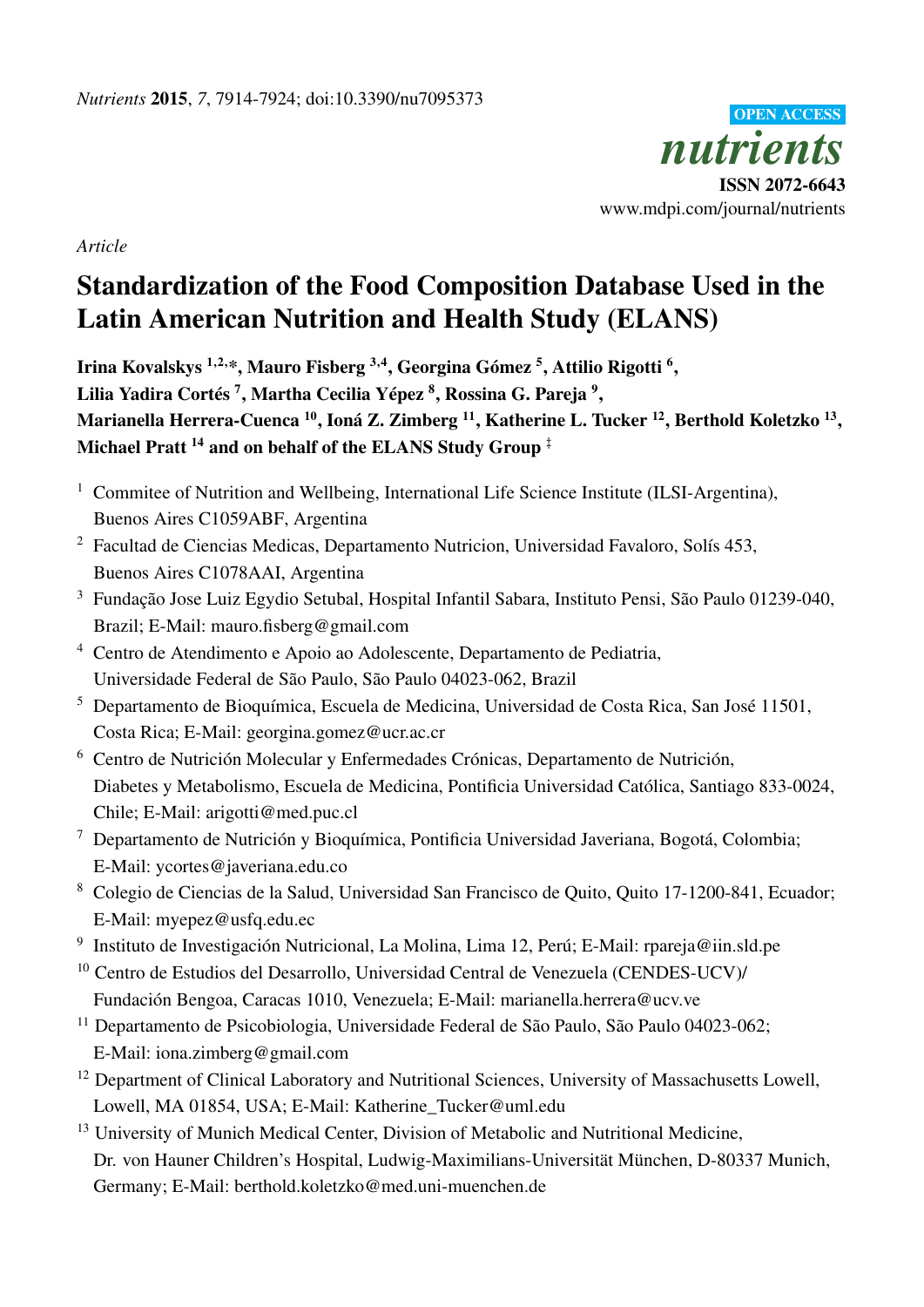<sup>14</sup> Nutrition and Health Sciences Program, Hubert Department of Global Health, Rollins School of Public Health, Emory University, Atlanta, GA 30322, USA; E-Mail: michael.pratt@emory.edu

<sup>‡</sup> Membership of the ELANS Study Group is provided in the Acknowledgments.

\* Author to whom correspondence should be addressed; E-Mail: ikovalskys@gmail.com; Tel.: +54-11-4816-4384; Fax: +54-11-4816-4384.

*Received: 3 July 2015 / Accepted: 2 September 2015 / Published: 16 September 2015*

Abstract: Between-country comparisons of estimated dietary intake are particularly prone to error when different food composition tables are used. The objective of this study was to describe our procedures and rationale for the selection and adaptation of available food composition to a single database to enable cross-country nutritional intake comparisons. Latin American Study of Nutrition and Health (ELANS) is a multicenter cross-sectional study of representative samples from eight Latin American countries. A standard study protocol was designed to investigate dietary intake of 9000 participants enrolled. Two 24-h recalls using the Multiple Pass Method were applied among the individuals of all countries. Data from 24-h dietary recalls were entered into the Nutrition Data System for Research (NDS-R) program after a harmonization process between countries to include local foods and appropriately adapt the NDS-R database. A food matching standardized procedure involving nutritional equivalency of local food reported by the study participants with foods available in the NDS-R database was strictly conducted by each country. Standardization of food and nutrient assessments has the potential to minimize systematic and random errors in nutrient intake estimations in the ELANS project. This study is expected to result in a unique dataset for Latin America, enabling cross-country comparisons of energy, macro- and micro-nutrient intake within this region.

Keywords: nutrition; Latin America; food composition database; standardization

## 1. Introduction

The global epidemic of obesity in all age groups and in both developed and developing countries has raised the need for large-scale multicenter studies on dietary/lifestyle factors. These studies are essential to substantially improve our knowledge on the complex relationship existing between energy imbalance, obesity and associated chronic diseases at large scale and wider geographical heterogeneity [\[1\]](#page-8-0).

Evaluating dietary consumption is an arduous task. Food intake is a complex phenomenon and its assessment using available tools is subject to errors inherent to the instruments themselves, as well as the interviewee and the interviewer. These errors, defined as systematic and random, should be known and controlled in order to generate more precise and powerful data to reveal risks associated to unhealthy dietary patterns [\[2\]](#page-8-1).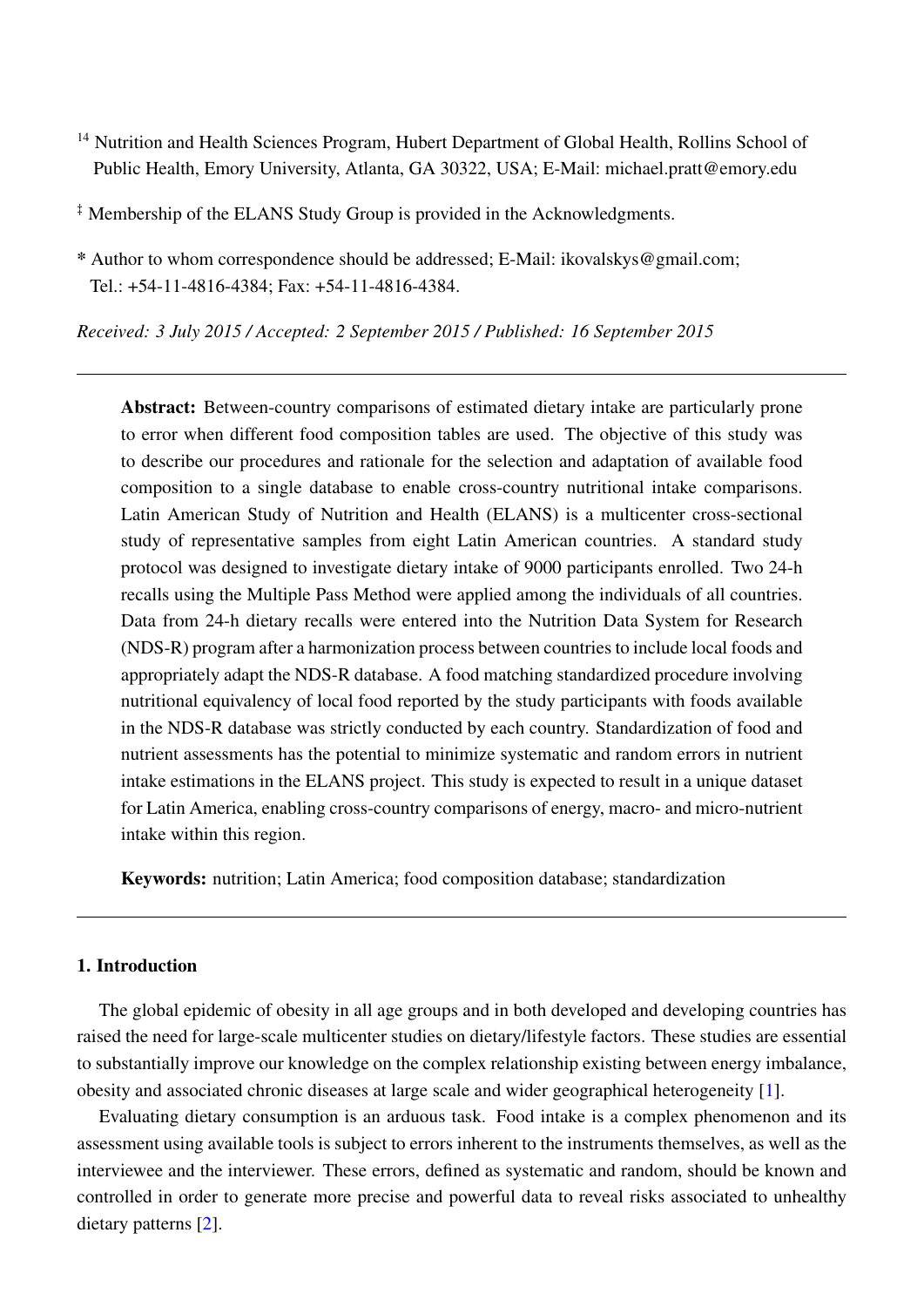Increasingly, literature has been published on the methodological and statistical approaches to improve the standardization of dietary measurements collected in large multicenter studies [\[1](#page-8-0)[,3](#page-9-0)[–5\]](#page-9-1). A major operational issue relates to the comparability of dietary measurements collected from populations of different countries. Between-country comparisons are particularly prone to error when different food composition databases and software are used to estimate nutrient intake [\[4](#page-9-2)[,5\]](#page-9-1). Food composition tables are rarely consistent across countries and many foods are defined or presented in different ways, making comparisons of the dietary intake difficult.

Although there have been ongoing efforts since 1984 to standardize food composition databases over the world [\[6\]](#page-9-3), the lack of a homogeneous and complete Latin American database represents a handicap for nutritional epidemiology studies on the relationship between nutrition and health, and the comparison and evaluation of dietary intake within this world region, similar to the situation for international studies in other parts of the world.

The process of standardization at the food and nutrient assessments was performed to minimize systematic and random errors in nutrient intake estimations and to allow comparisons between Latin American countries involved in ELANS (Latin American Nutrition and Health Study). Therefore, the aim of this paper is to describe the procedures and rationale for the selection and adaptation of food composition from a single database during the ELANS study to make cross-country nutritional intake comparisons.

#### 2. Experimental Section

#### *2.1. Study Sample*

The Latin American Study of Nutrition and Health/*Estudio Latinoamericano de Nutrición y Salud* (ELANS) is a household-based multi-national cross-sectional survey aimed at investigating food and nutrient intake as well as nutritional and physical activity statuses of nationally representative samples from urban populations. The project involves eight Latin American countries (*i.e.*, Argentina, Brazil, Chile, Colombia, Costa Rica, Ecuador, Perú, and Venezuela) representing a total cohort of 9000 individuals, aged 15.0–65.0 years, stratified by geographical location (only urban areas), gender, age, and socioeconomic status. The rationale and design of the study are reported in more detail elsewhere [\[7\]](#page-9-4). The overarching ELANS protocol was approved by the Western Institutional Review Board (#20140605) and is registered at Clinical Trials (#NCT02226627). Each site-specific protocol was also approved by the ethical review boards of the participating institutions.

#### *2.2. Dietary Assessment*

Dietary intake data were obtained using two 24-h food recalls (24-HR) performed on two non-consecutive days within one week, totaling a target of 18,000 24-HR recalls. 24-HR was selected because of its nearly universal applicability across populations with varying literacy skills and its relatively low burden for participants. As a single 24-HR is limited and generally inadequate for assessing the diet of individuals, two recalls were chosen to estimate routine food consumption and to evaluate intra-individual variability in nutrient intake [\[8\]](#page-9-5).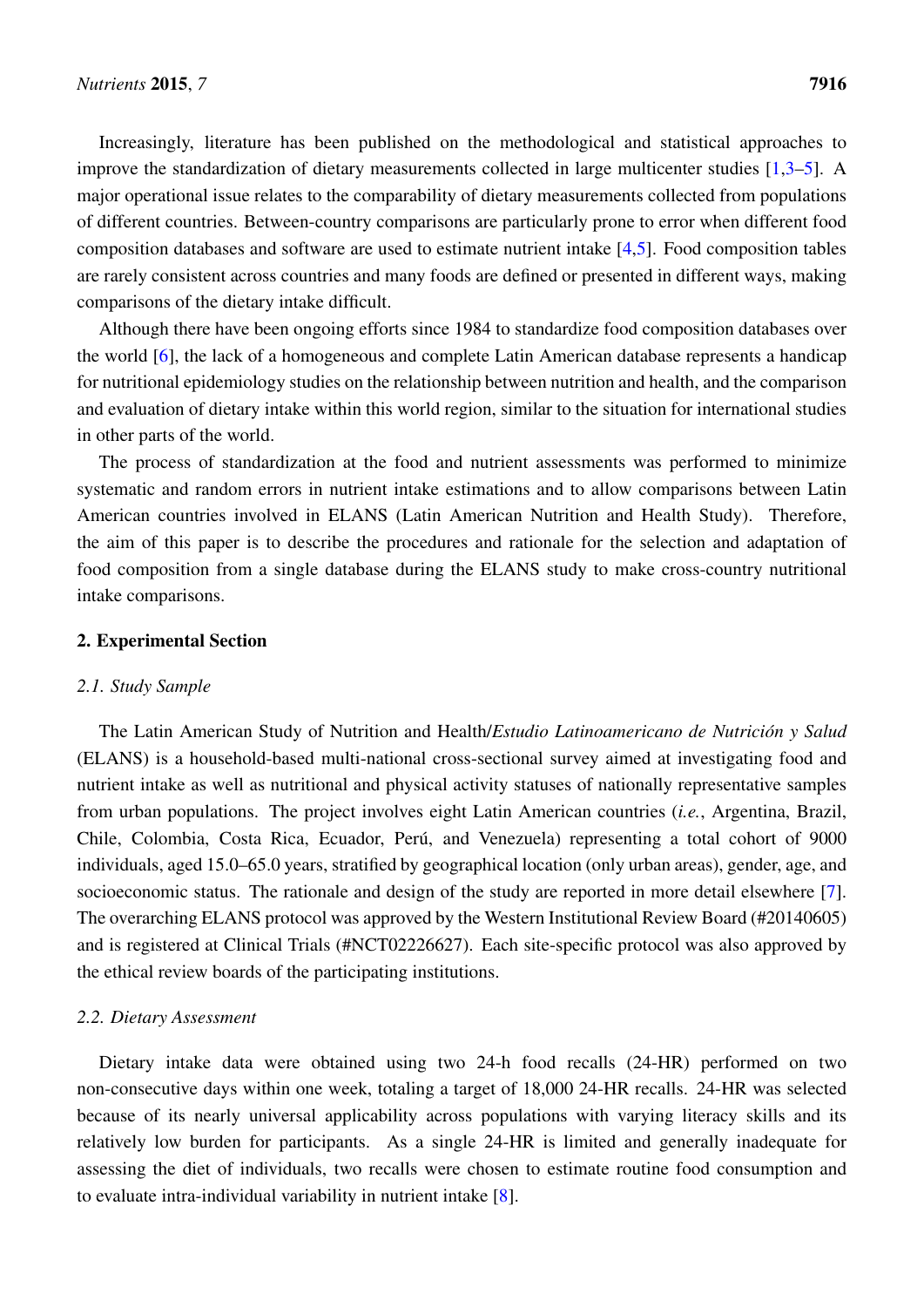24-HRs provided detailed information on all food and beverages (including water and alcoholic beverages), preparations and supplements consumed over previous 24 h, or usually, the previous day [\[9\]](#page-9-6). Information collected included the time of consumption, the name of the eating occasion, detailed food descriptions allowing accurate food coding, and the amount eaten. Separate forms were included to report on homemade recipes so name of dish, total quantities of all ingredients and fraction of dish consumed could be stated.

Each recall was administered in person by trained interviewers, provided with standardized neutral probing questions according to the Multiple Pass Method [\[10\]](#page-9-7) to improve the precision of the information obtained. To assist the participant in specifying and quantifying foods in household measures, a photographic album containing the most commonly household utensils and size portions were used. These were specific to each country, including local food item pictures and common utensils, and standardized within the country.

The household measures obtained in the 24-HR were converted to grams (g) and milliliters (mL) by trained nutritionists, according to the literature and/or previously standardized references in each country. Then, this information was transformed into energy, macronutrient, and micronutrient quantities using the Nutrition Data System for Research software, version 2013 (NDS-R, Minnesota University, MN, USA). NDS-R is an accurate nutrient and food group serving calculation software available for research purposes, which is based on the United States Department of Agriculture (USDA) Nutrient Data Laboratory as the primary source of nutrient values and nutrient composition, including over 18,000 foods. Among the 150 nutrients available in NDS-R, 19 were initially prioritized in the ELANS based on their importance in the diet and on fact that they had the most complete information in the database (Table [1\)](#page-3-0).

| <b>Nutrients (Unit)</b>                                                                                                                                                                                                 |                                                                                                                   |  |
|-------------------------------------------------------------------------------------------------------------------------------------------------------------------------------------------------------------------------|-------------------------------------------------------------------------------------------------------------------|--|
| Energy (kcal)                                                                                                                                                                                                           |                                                                                                                   |  |
| Macronutrients                                                                                                                                                                                                          | Total protein (g)<br>Total carbohydrate (g)<br>Total fat (g)                                                      |  |
| Micronutrients                                                                                                                                                                                                          | Vitamin A (RAE)<br>Vitamin D $(\mu$ g)<br>Vitamin $C$ (mg)<br>Calcium (mg)<br>$\Gamma$ Iron $(mg)$<br>Sodium (mg) |  |
| Fiber $(g)$<br>Added sugar $(g)$<br>Animal and vegetable proteins $(g)$<br>Saturated fatty acids (g)<br>Monounsaturated fatty acids (g)<br>Polyunsaturated fatty acids (g)<br>Trans-fatty acids (g)<br>Cholesterol (mg) |                                                                                                                   |  |

<span id="page-3-0"></span>

|                               |  | <b>Table 1.</b> Energy, micro and macronutrient final outcomes in Latin American Study of |  |  |  |  |
|-------------------------------|--|-------------------------------------------------------------------------------------------|--|--|--|--|
| Nutrition and Health (ELANS). |  |                                                                                           |  |  |  |  |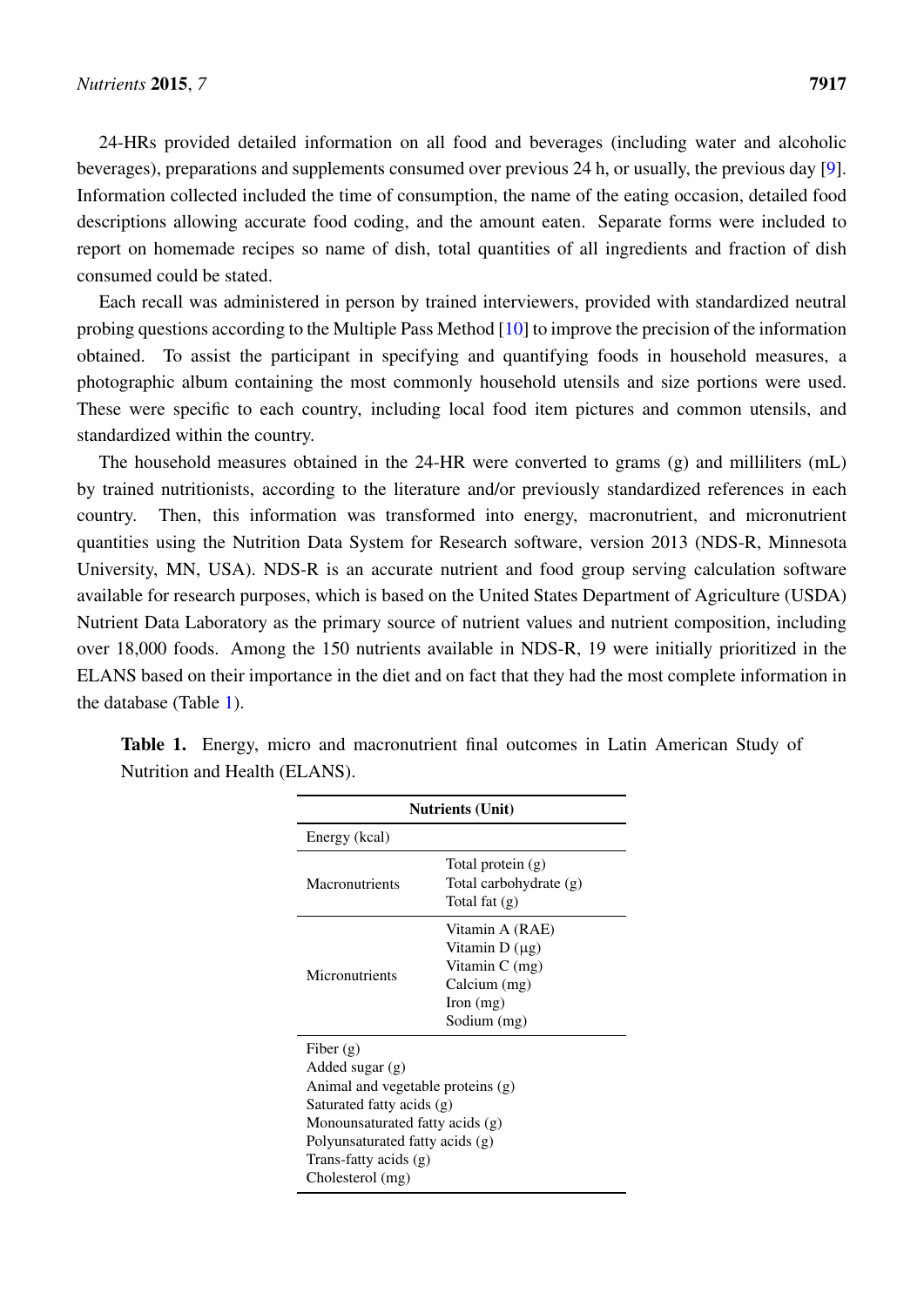# *2.3. Quality Control in Coding of Reported Foods/Beverages 2.3. Quality Control in Coding of Reported Foods/Beverages*

A quality control system to minimize error and increase reliability of interviewing and coding 24-HR A quality control system to minimize error and increase reliability of interviewing and coding 24-HR was performed in all study-sites, according to a theoretical framework presented elsewhere [\[3\]](#page-9-0). All the interviewers were trained using a standard form for the application of the 24-HR and an explanatory interviewers were trained using a standard form for the application of the 24-HR and an explanatory manual for completing this form. All recalls were checked by a dietitian within three to eight days after manual for completing this form. All recalls were checked by a dietitian within three to eight days after the interview. If there was any problem with data quality (e.g., handwriting, out-of-range quantities, the interview. If there was any problem with data quality (e.g., handwriting, out-of-range quantities, recipe not described), the interviewee was contacted in order to provide the information and/or to verify recipe not described), the interviewee was contacted in order to provide the information and/or to verify the information in the second recall, and when not resolved, the recall was excluded. the information in the second recall, and when not resolved, the recall was excluded.

Researchers of each country analyzed the consistency of the data according to the review of the Researchers of each country analyzed the consistency of the data according to the review of the quantities of key nutrients (kilocalories, carbohydrates, protein, and fat). High or low intakes were quantities of key nutrients (kilocalories, carbohydrates, protein, and fat). High or low intakes were rechecked and verified, or the recall was designated inaccurate. If no reasonable explanation could be rechecked and verified, or the recall was designated inaccurate. If no reasonable explanation could be ascertained, the recall was designated as unsatisfactory and the participant was excluded. ascertained, the recall was designated as unsatisfactory and the participant was excluded.

# *2.4. Food Matching 2.4. Food Matching*

NDS-R was chosen for ELANS to increase comparability of nutrient composition of foods consumed NDS-R was chosen for ELANS to increase comparability of nutrient composition of foods consumed by study participants. As NDS-R was generated in the USA, a food matching standardized procedure by study participants. As NDS-R was generated in the USA, a food matching standardized procedure was strictly conducted by professional nutritionists in each country in both 24-HR (Figure 1). This was strictly conducted by professional nutritionists in each country in both 24-HR (Figure [1](#page-4-0)). This harmonization process included a check of nutritional equivalency of food items reported by the study harmonization process included a check of nutritional equivalency of food items reported by the study subjects of each country against the USA version of foods available in NDS-R database; if the food item was not available in the NDS-R database, a food with similar definition, description, and nutrient content was considered. To ensure maximum similarity with the Latin American foods, USA foods were identified in the NDS-R database through its general description (*i.e.*, by name, type and mode of preparation). The values described in the software were compared to the values available in local food preparation). The values described in the software were compared to the values available in local food composition tables (Table [2\)](#page-5-0) or nutrition labels and food industry composition tables. A concordance rate between 80 and 120% for energy and macronutrient content was required to accept a food selection from this database [\[11\]](#page-9-8). Some examples of food matching performed in ELANS are presented in Table [3.](#page-6-0)

<span id="page-4-0"></span>

**Figure 1.** Standardized food matching procedure applied across Latin American Study of Nutrition and Health (ELANS) countries. Nutrition and Health (ELANS) countries.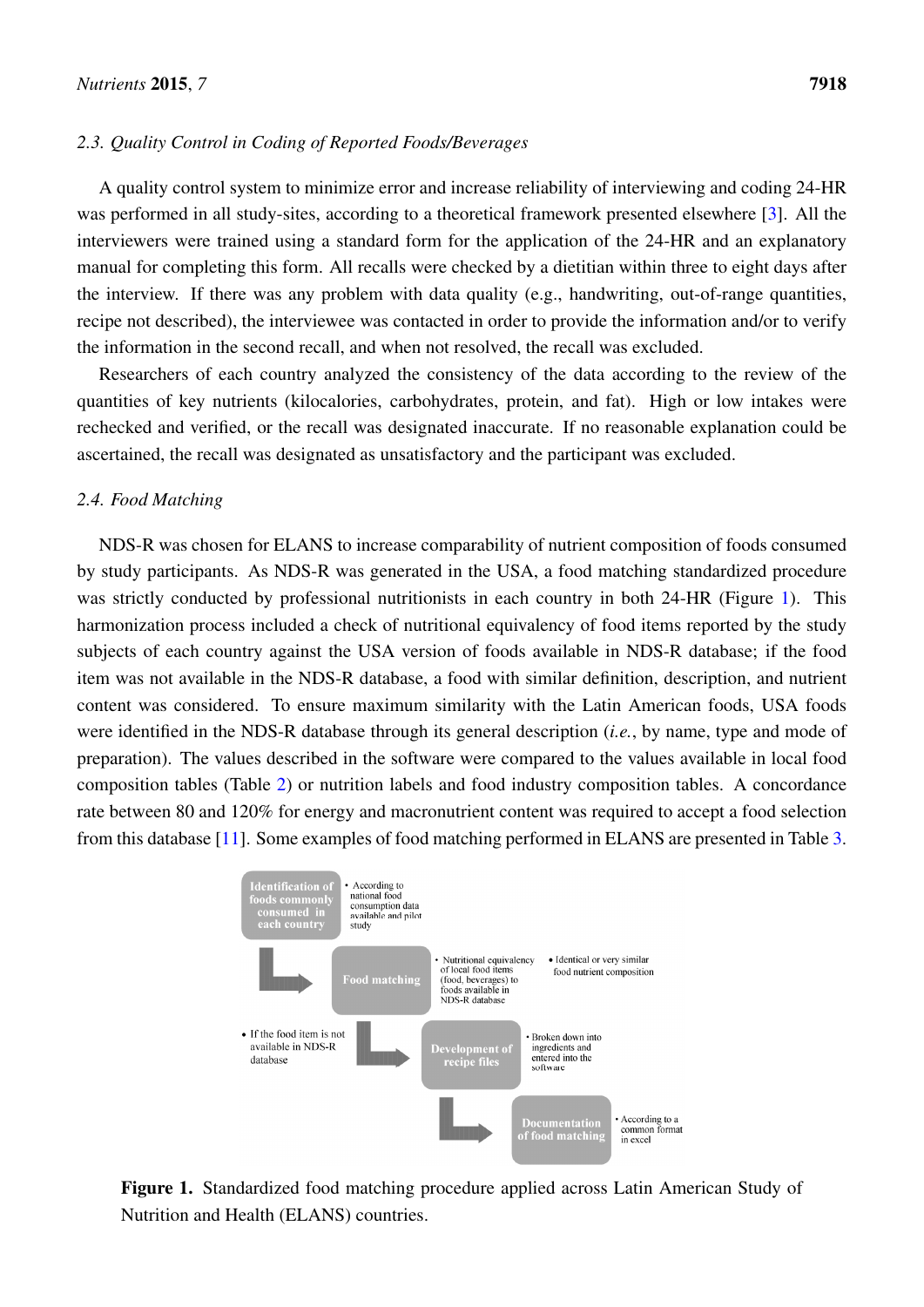<span id="page-5-0"></span>

| Country       | <b>Local Food Composition Tables *</b>                               |
|---------------|----------------------------------------------------------------------|
|               | Latin American Network of Food Composition Data System               |
| Argentina     | (LATINFOODS) [12]                                                    |
| <b>Brazil</b> | Tabela Brasileira de Composição de Alimentos [13]                    |
| Chile         | Tabla de Composición Química de los Alimentos Chilenos [14]          |
| Colombia      | Tabla de Composición de Alimentos Colombianos [15,16]                |
| Costa Rica    | Tabla de Composicin de Alimentos de Centroamerica [17], Infonut [18] |
|               | Tabla de Composición de Alimentos Colombianos [15], Tablas de Uso    |
| Ecuador       | Práctico de los Alimentos de Mayor Consumo en México [19], Tablas    |
|               | Peruanas de Composición de Alimentos [20], Llanos et al. [21]        |
|               | Tabla de composición de alimentos del Instituto de Investigación     |
| Peru          | Nutricional [22] (includes the Tablas Peruanas de Composición de     |
|               | Alimentos $[20]$ ,                                                   |
| Venezuela     | Tabla de Composición de Alimentos para Uso Práctico [23]             |

Table 2. Local food composition tables used in the food matching process.

\* All countries also utilized food labels from manufacturers when foods were not available in any database.

| <b>Food/Recipe</b>           | <b>Ingredients</b>                                                       |  |  |  |
|------------------------------|--------------------------------------------------------------------------|--|--|--|
| Food                         |                                                                          |  |  |  |
| Aji colorado molido (peper)  | Peppers, hot chili, red, raw                                             |  |  |  |
| Anón (fruit)                 | Sugar apple (sweetsop or anon)                                           |  |  |  |
| Arroz doce (sweet rice)      | Desserts, miscellaneous, pudding, rice (arroz con leche), plain          |  |  |  |
| Avena a granel (oat bulk)    | Ingredient, cooked cereal—dry, oat bran, before cooking                  |  |  |  |
| Caldo de frijol (beans soup) | Soup, bean, black beans, prepared from ready-to serve can, regular       |  |  |  |
| Feijão-carioca (beans)       | Beans, brown, canned—drained, regular, boiled, salt—regular, fat used as |  |  |  |
|                              | seasoning—oil, soybean-unhydrogenated                                    |  |  |  |
| Goiabada (sweet)             | Candy, other confections, dulce de guayaba (sweetened guava paste)       |  |  |  |
| Kafta (meat)                 | Meatball, without sauce, beef, hamburguer or ground beef—10% fat         |  |  |  |
|                              | (90% lean meat)                                                          |  |  |  |
| Mote cocido (corn)           | Corn, white, cooked from fresh, whole kernel                             |  |  |  |
| Ponqué con sabor a           | Hispanic, ponque (rum flavored pound no frosting)                        |  |  |  |
| ron (cake)                   |                                                                          |  |  |  |
| Queque de tienda (cake)      | Cake, yellow or flavored, purchased ready-to-eat, not frosted or glazed, |  |  |  |
|                              | after cooking                                                            |  |  |  |
| Semillas de chan (seeds)     | Seeds, chia                                                              |  |  |  |
| Tacaco (Sechium tacaco)      | Potato, raw, with refuse                                                 |  |  |  |

Table 3. Examples of food matching and recipes created in NDS-R for ELANS.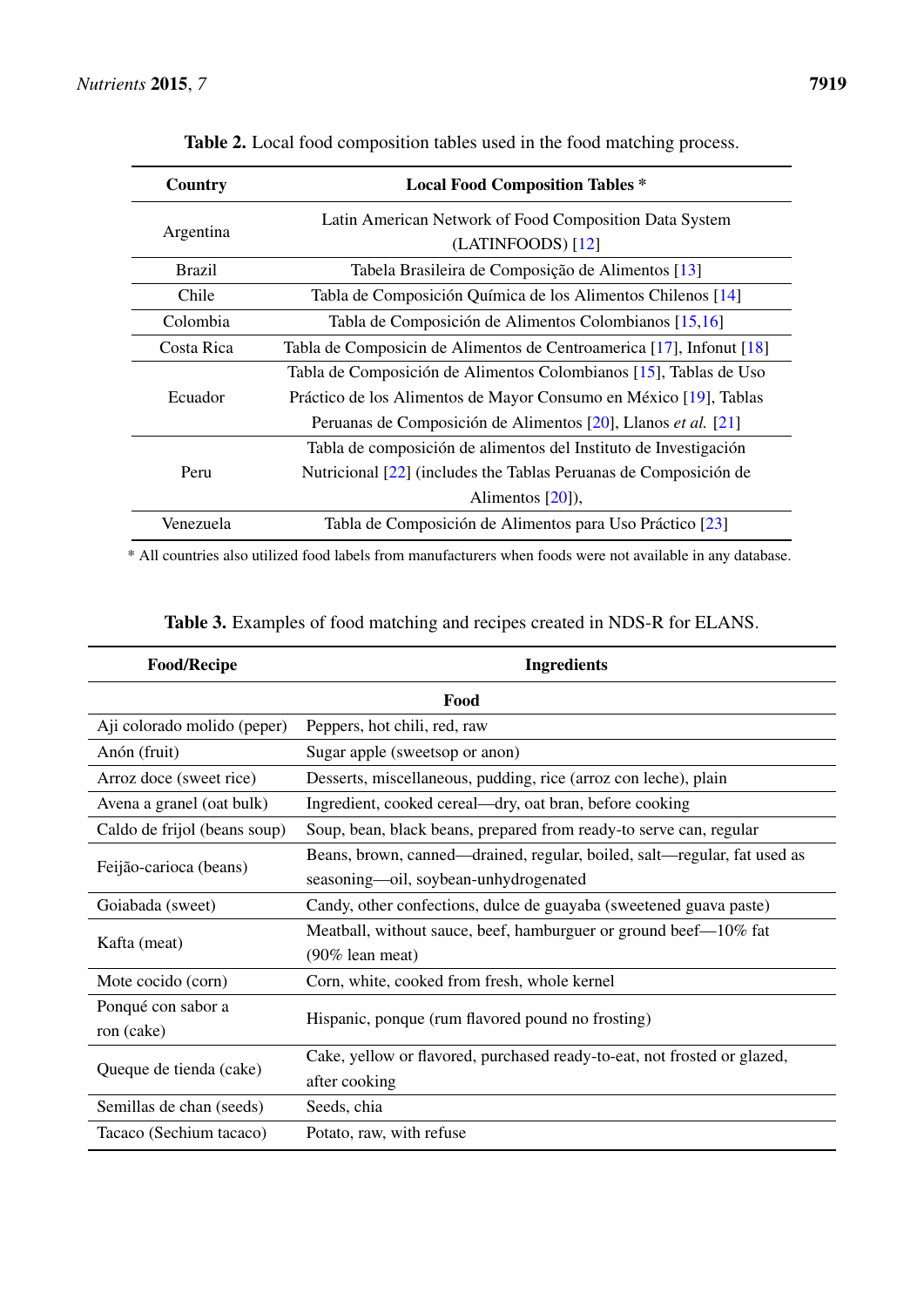<span id="page-6-0"></span>

| Recipe                                           |                                                                                 |  |  |  |
|--------------------------------------------------|---------------------------------------------------------------------------------|--|--|--|
| Açaí (fruit)                                     | Fresh figs; soybean oil                                                         |  |  |  |
|                                                  | Egg, raw, whole; sugar, white granulated; juice or flavored drink, orange,      |  |  |  |
| Bolo de laranja (cake)                           | juice, fresh; oil, soybean—unhydrogenated; baking powder, regular; and          |  |  |  |
|                                                  | flour, white all-purpose, enriched                                              |  |  |  |
| Buriti (fruit)                                   | Egg, raw, yolk only; oil, soybean—unhydrogenated; orange, fresh                 |  |  |  |
|                                                  | Potato, boiled, without skin, before cooking; peppers, hot chili, red, raw;     |  |  |  |
| Chanfainita (mixed dish)                         | vegetables, garlic, fresh; onion, white, yellow or red, raw; beef, organ meats, |  |  |  |
|                                                  | kidney; oil, soybean 90%/cottonseed 10%; mint, spearmint, fresh                 |  |  |  |
|                                                  | Flour, corn, masa, yellow—enriched; brown sugar; cloves (ground);               |  |  |  |
| Chicha (beverage)                                | cinnamon (ground)                                                               |  |  |  |
|                                                  | Banana, fresh or ripe; apple, fresh, with skin; papaya, fresh;                  |  |  |  |
|                                                  | passion fruit (maracuya)—fresh; pineapple, fresh; nuts and seeds coconut,       |  |  |  |
| Cholao (beverage)                                | fresh; strawberries, fresh; kiwi green; condensed (sweetened), regular;         |  |  |  |
|                                                  | jams or preserves, regular; juice or flavored drink, lemonade and lemon         |  |  |  |
|                                                  | drinks, homemade                                                                |  |  |  |
| Coucus (mixed dish)                              | Water, tap; cornstarch; cornmeal, dry, yellow (degermed, enriched)              |  |  |  |
|                                                  | Flour, corn, masa, white—enriched; oil, soybean—unknown type, tomato,           |  |  |  |
| Empanadas de                                     | cooked from fresh; onion, white, yellow or red, cooked, eggs boiled;            |  |  |  |
| pipian (pastries)                                | cornstarch; potato, boiled, without skin; nuts and seeds peanuts, roasted, dry  |  |  |  |
|                                                  | roasted, unsalted; peppers, sweet red, raw                                      |  |  |  |
| Ensalada de verduras                             | Carrots, raw; vegetables, corn, white, cooked from fresh, cob; broccoli, raw,   |  |  |  |
| cocida sin mayonesa (salad)                      | string or green beans; raw, lemon, juice, fresh                                 |  |  |  |
|                                                  | Rice white, regular cooking, cooked in salted water; onion, white, yellow or    |  |  |  |
| Gallo pinto (rice and<br>beans dish)             | red, cooked, after cooking edible portion; peppers sweet red cooked, beans      |  |  |  |
|                                                  | black, cooked form dried, after cooking salt                                    |  |  |  |
| Picadillo de papa                                | Potato boiled with out skin; peppers sweet red cooked; onion with, yellow or    |  |  |  |
| (potato dish)                                    | red edible portion after cooking; cilantro fresh, salt                          |  |  |  |
| Plátano maduro con queso                         | Plantains, ripe yellow, boiled or baked after cooking, no salt added; cheese    |  |  |  |
|                                                  | queso fresco (Mexican white cheese, margarine regular stick salted, soybean     |  |  |  |
| (plantain with cheese)                           | palm oils)                                                                      |  |  |  |
| Pudim de coco com calda<br>de caramelo (pudding) | Eggs, boiled; coconut, dried (shredded or flaked), unsweetened; coconut,        |  |  |  |
|                                                  | milk, fresh (liquid from grated meat—water added); milk, condensed              |  |  |  |
|                                                  | (sweetened), regular; milk, whole (3.5%—4% fat); sugar, white granulated        |  |  |  |
| Sopa de fideos con                               | Spaguetti noodles, white, cooked in unsalted water; potato, boiled, without     |  |  |  |
| verduras (soup)                                  | skin, before cooking; carrots, raw; celery, raw; leeks, raw; squash, hubbard,   |  |  |  |
|                                                  | before cooking                                                                  |  |  |  |

Table 3. *Cont*.

No new food was added to the NDS-R database and no chemical analyses were performed. Regional foods, recipes, and commercial foods not available in the NDS-R database were broken down into ingredients and entered into the software as user recipes. These user recipes were created from the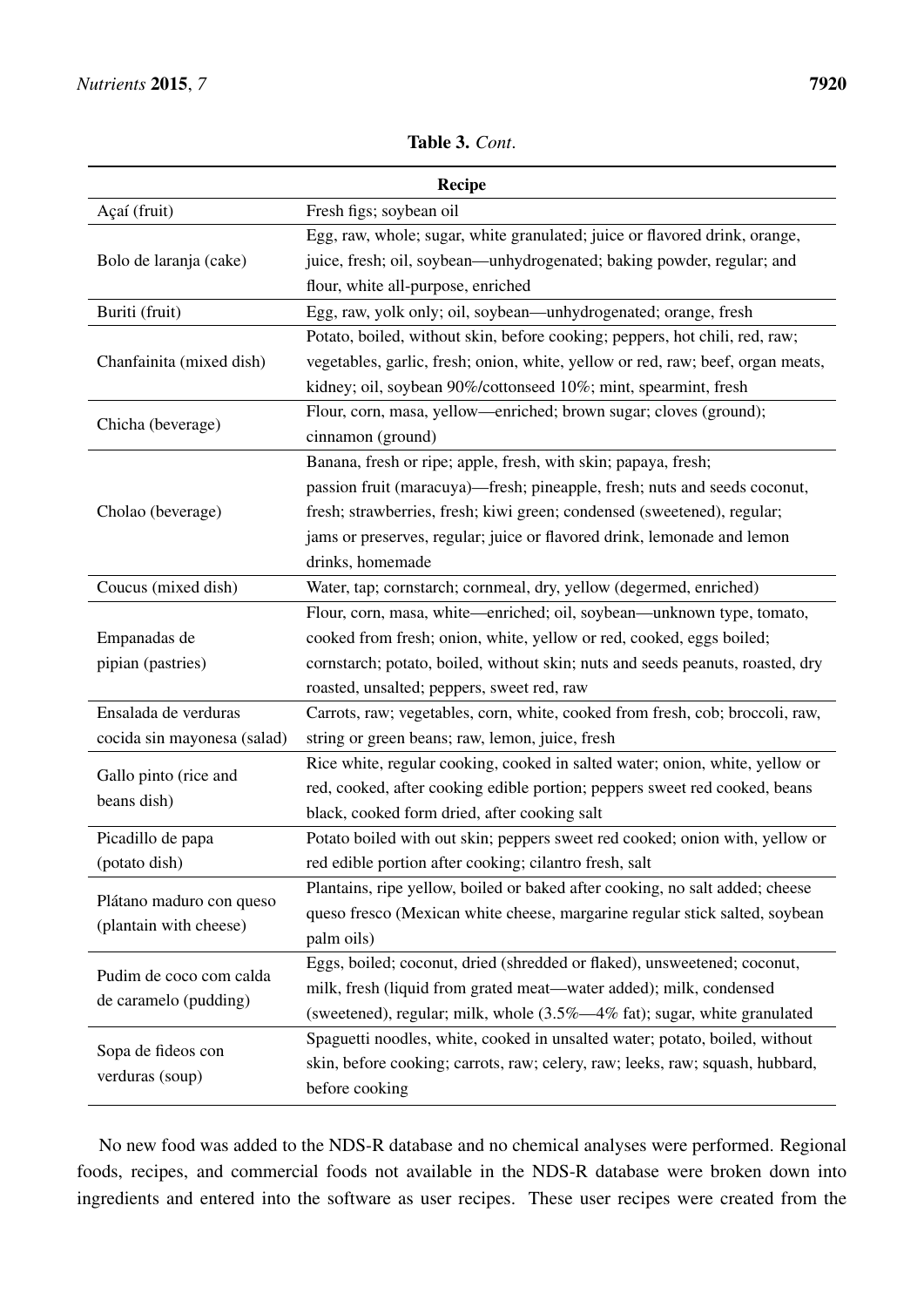available NDS-R database and documented in a food-matching control sheet. They were provided by national publications, recipe books, and culinary websites of each country, and checked against actual data from 24-HR.

When regional foods did not have an exact equivalent or similar food available in the NDS-R database, one or more foods combined were inserted as a recipe, as the software does not accept "new foods". Local teams were responsible for creating a recipe that represents the same nutritional value as the original version. Some examples of recipes are described in Table [3.](#page-6-0) The list of recipes is documented as part of the ELANS procedure of food matching.

Before beginning the field study, each country study group standardized approximately 600 food/beverages and recipes commonly consumed by its population, according to ELANS pilot study and other available sources of national food consumption data.

#### *2.5. Data Consistency*

After the end of the fieldwork and prior conducting the analysis of food intake, data consistency was held for each 24-HR to ensure that there was no error of typing or food entered and to ensure more reliable results. Initially it was performed the consistency of energy intake. Total daily intake values below 800 kcal/day or above 4000 kcal/day suggested errors in collection or data entry and were revised. Then, the total intake of micronutrients was analyzed. The micronutrient composition of the detailed participant´s food intake with extreme values was compared with the same national food composition tables used for the verification of energy and macronutrient content. If the concordance rate was not between 80% and 120%, a routine was performed in Stata version 13 (StataCorp, College Station, TX, USA) for correction of the values.

#### 3. Conclusions

Until now, no study has evaluated the food and nutrient intake, as well as nutritional status and physical activity patterns of representative populations in Latin America using a standardized methodology across a consortium of several participating countries. The Latin American Study of Nutrition and Health/*Estudio Latinoamericano de Nutrición y Salud* (ELANS) is a randomized, cross-sectional, multicenter investigation on nutrition and physical activity of adolescents and adults in eight Latin American countries.

The standardization of nutritional assessment in ELANS should prevent or minimize bias (systematic errors) which could affect the pooling of data collected in different centers and improve between-country comparisons.

Full information on the general and specific criteria applied in this harmonization of food composition database in ELANS will be freely available and will provide comparability with similar studies to be performed in other countries.

#### Acknowledgments

The following are members of ELANS Study Group: *Chairs:* Mauro Fisberg and Irina Kovalskys; *Co-chair:* Georgina Gómez Salas; *Core Group members:* Attilio Rigotti, Lilia Yadira Cortés Sanabria,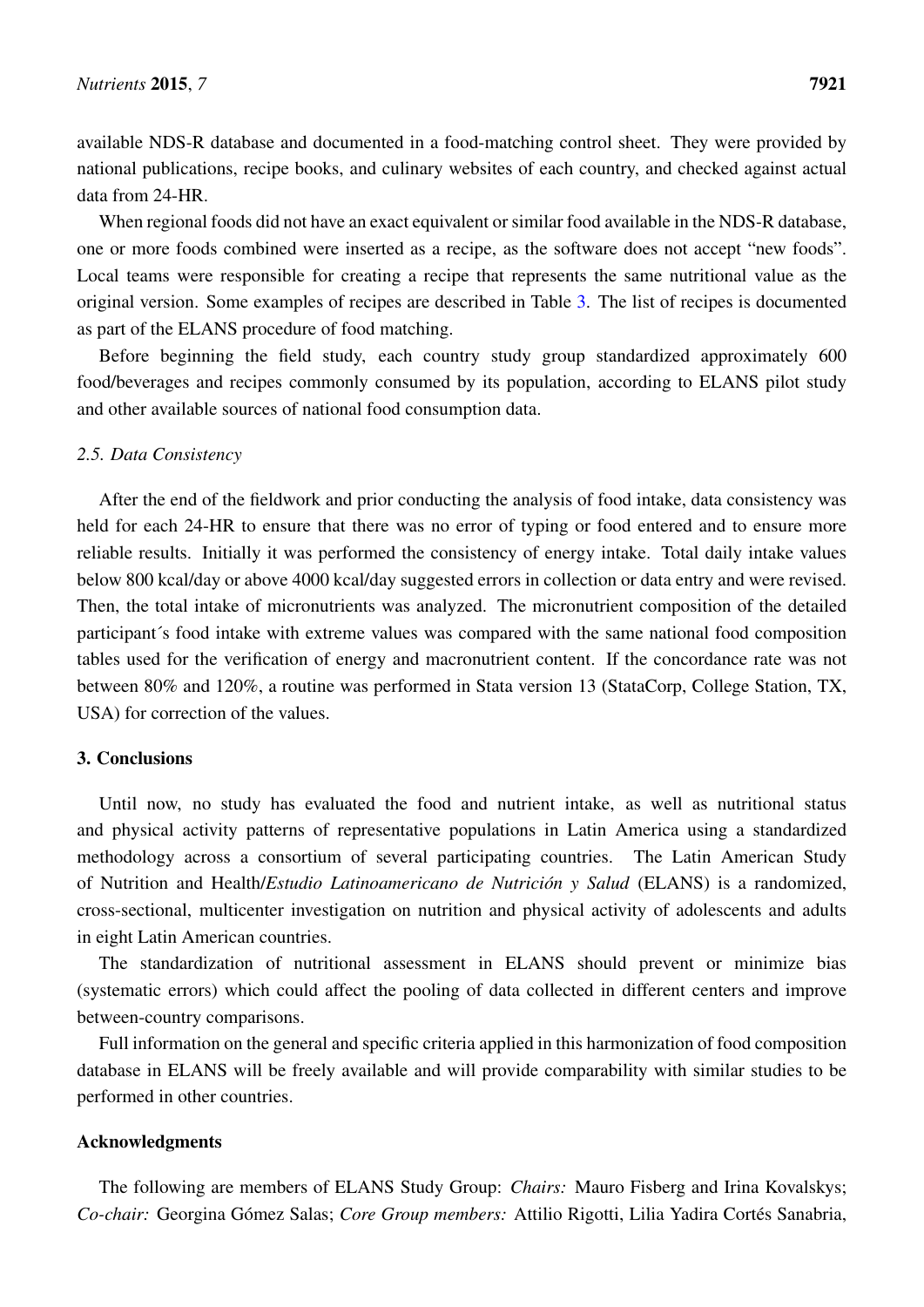Georgina Gómez Salas, Martha Cecilia Yépez García, Rossina Gabriella Pareja Torres, and Marianella Herrera-Cuenca; *Steering Committee:* Berthold Koletzko, Luis A. Moreno, Michael Pratt, and Katherine L. Tucker; *Project Managers:* Viviana Guajardo and Ioná Zalcman Zimberg; *International Life Sciences Institute (ILSI)—Argentina:* Irina Kovalskys, Viviana Guajardo, María Paz Amigo, Ximena Janezic, and Fernando Cardini; *Instituto Pensi—Hospital Infantil Sabara—Brazil:* Mauro Fisberg, Ioná Zalcman Zimberg, and Natasha Aparecida Grande de França; *Pontificia Universidad Católica de Chile:* Attilio Rigotti, Guadalupe Echeverría, Leslie Landaeta, and Óscar Castillo; *Pontificia Universidad Javeriana—Colombia:* Lilia Yadira Cortés Sanabria, Luz Nayibe Vargas, Luisa Fernanda Tobar, and Yuri Milena Castillo; *Universidad de Costa Rica:* Georgina Gómez, Rafael Monge Rojas, and Anne Chinnock; *Universidad San Francisco de Quito—Ecuador:* Martha Cecilia Yépez García, María Elisa Herrera Fontana, Mónica Villar Cáceres, and María Belén Ocampo; *Instituto de Investigación Nutricional—Perú:* Rossina Pareja Torres, María Reyna Liria, Krysty Meza, Mellisa Abad, and Mary Penny; *Universidad Central de Venezuela:* Marianella Herrera-Cuenca, Maritza Landaeta, Betty Méndez, Maura Vasquez, Omaira Rivas, Carmen Meza, Servando Ruiz, Guillermo Ramirez, and Pablo Hernández; *Statistical advisor:* Alexandre DP Chiavegatto Filho; *Accelerometry analysis:* Priscila Bezerra Gonçalves and Claudia Alberico; *Physical activity advisor:* Gerson Luis de Moraes Ferrari; We would like to thank the ELANS External Advisory Board and following individuals who made substantial contributions to ELANS: Beate Lloyd, Ilton Azevedo, Regina Fisberg and Luis Moreno. The ELANS and researchers (PIs and advisory board) are supported by a scientific grant from the Coca Cola Company and by different grants and support from the Instituto Pensi/Hospital Infantil Sabara, International Life Science Institute of Argentina, Universidad de Costa Rica, Pontificia Universidad Católica de Chile, Pontificia Universidad Javeriana, Universidad Central de Venezuela (CENDES-UCV)/Fundación Bengoa, Universidad San Francisco de Quito, and Instituto de Investigación Nutricional de Peru. The funders had no role in study design, data collection and analysis, the decision to publish, or the preparation of this manuscript.

### Author Contributions

All authors were involved in the conception and design of the study. IZZ, IK and MF researched the literature and drafted the manuscript. All authors critically reviewed the manuscript and approved the final version.

# Conflicts of Interest

The authors declare no conflict of interest.

# References

- <span id="page-8-0"></span>1. Slimani, N.; Charrondière, U.R.; van Staveren, W.; Riboli, E. Standardization of Food Composition Databases for the European Prospective Investigation into Cancer and Nutrition (EPIC): General Theoretical Concept. *J. Food Compos. Anal.* 2000, *13*, 567–584. [\[CrossRef\]](http://dx.doi.org/10.1006/jfca.2000.0910)
- <span id="page-8-1"></span>2. Da Costa, T.H.M.; Gigante, D.P. Facts and perspectives of the first National Dietary Survey. *Rev. Saude Publica* 2013, *47*, 166s–170s.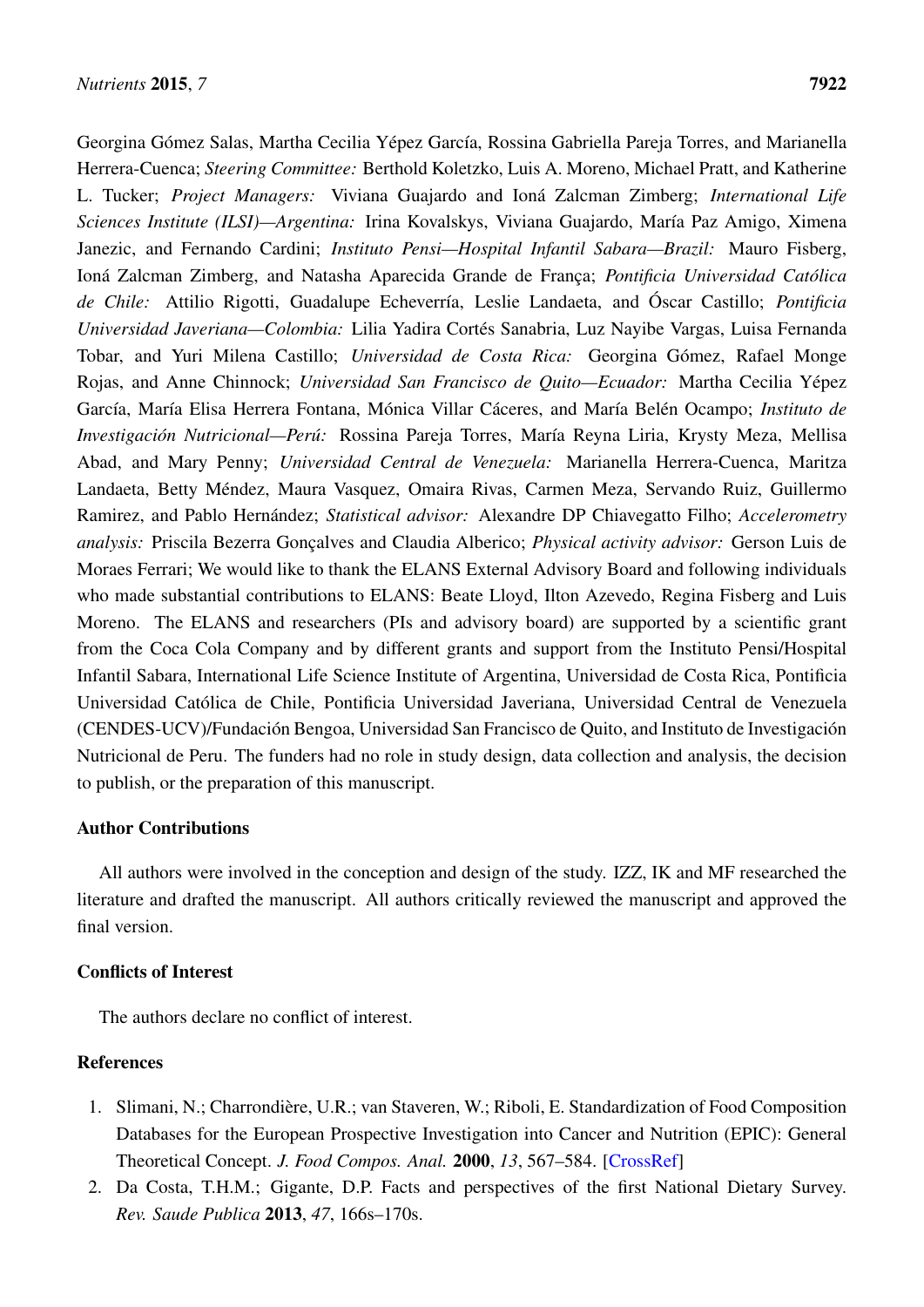- <span id="page-9-0"></span>3. Slimani, N.; Ferrari, P.; Ocké, M.; Welch, A.; Boeing, H.; Liere, M.; Pala, V.; Amiano, P.; Lagiou, A.; Mattisson, I.; *et al*. Standardization of the 24-h diet recall calibration method used in the european prospective investigation into cancer and nutrition (EPIC): General concepts and preliminary results. *Eur. J. Clin. Nutr.* 2000, *54*, 900–917. [\[CrossRef\]](http://dx.doi.org/10.1038/sj.ejcn.1601107) [\[PubMed\]](http://www.ncbi.nlm.nih.gov/pubmed/11114689)
- <span id="page-9-2"></span>4. Luque, V.; Escribano, J.; Mendez-Riera, G.; Schiess, S.; Koletzko, B.; Verduci, E.; Stolarczyk, A.; Martin, F.; Closa-Monasterolo, R. Methodological approaches for dietary intake assessment in formula-fed infants. *J. Pediatr. Gastroenterol. Nutr.* 2013, *56*, 320–327. [\[CrossRef\]](http://dx.doi.org/10.1097/MPG.0b013e3182779a60) [\[PubMed\]](http://www.ncbi.nlm.nih.gov/pubmed/23443063)
- <span id="page-9-1"></span>5. Verwied-Jorky, S.; Schiess, S.; Luque, V.; Grote, V.; Scaglioni, S.; Vecchi, F.; Martin, F.; Stolarczyk, A.; Koletzko, B.; European Childhood Obesity Project. Methodology for longitudinal assessment of nutrient intake and dietary habits in early childhood in a transnational multicenter study. *J. Pediatr. Gastroenterol. Nutr.* 2011, *52*, 96–102. [\[CrossRef\]](http://dx.doi.org/10.1097/MPG.0b013e3181f28d33) [\[PubMed\]](http://www.ncbi.nlm.nih.gov/pubmed/21150649)
- <span id="page-9-3"></span>6. Scrimshaw, N.S. INFOODS: The international network of food data systems. *Am. J. Clin. Nutr.* 1997, *65*, 1190S–1193S. [\[PubMed\]](http://www.ncbi.nlm.nih.gov/pubmed/9094920)
- <span id="page-9-4"></span>7. Fisberg, M.; Kovalskys, I.; Gómez Salas, G.; Rigotti, A.; Cortés Sanabria, L.; Herrera-Cuenca, M.; Yépez García, M.; Pareja, R.; Guajardo, V.; Zimberg, I.; *et al*. Latin American Study of Nutrition and Health (ELANS): Rationale and Study Design. *BMC Public Health* 2015, submitted for publication.
- <span id="page-9-5"></span>8. Dodd, K.W.; Guenther, P.M.; Freedman, L.S.; Subar, A.F.; Kipnis, V.; Midthune, D.; Tooze, J.A.; Krebs-Smith, S.M. Statistical Methods for Estimating Usual Intake of Nutrients and Foods: A Review of the Theory. *J. Am. Diet. Assoc.* 2006, *106*, 1640–1650. [\[CrossRef\]](http://dx.doi.org/10.1016/j.jada.2006.07.011) [\[PubMed\]](http://www.ncbi.nlm.nih.gov/pubmed/17000197)
- <span id="page-9-6"></span>9. Willett, W. *Nutritional Epidemiology*, 3rd ed.; Oxford University Press: New York, NY, USA, 2012.
- <span id="page-9-7"></span>10. Moshfegh, A.J.; Rhodes, D.G.; Baer, D.J.; Murayi, T.; Clemens, J.C.; Rumpler, W.V.; Paul, D.R.; Sebastian, R.S.; Kuczynski, K.J.; Ingwersen, L.A.; *et al*. The US Department of Agriculture Automated Multiple-Pass Method reduces bias in the collection of energy intakes. *Am. J. Clin. Nutr.* 2008, *88*, 324–332. [\[PubMed\]](http://www.ncbi.nlm.nih.gov/pubmed/18689367)
- <span id="page-9-8"></span>11. Fisberg, R.M.; Marchioni, D.M.L. *Manual de Avaliação de Consumo Alimentar em Estudos Populacionais: A Experiência do Inquérito de Saúde em São Paulo (ISA)*; Faculdade de Saúde Pública da USP: São Paulo, Brazil, 2012; Available online: http://www.gac-usp.com.br/ resources/manual%20isa%20biblioteca%20usp.pdf (accessed on 15 May 2015).
- <span id="page-9-9"></span>12. Food Agriculture Organization/International Network of Food Data Systems (FAO/INFOODS). Tablas Nacionales de Composición de Alimentos—LATINFOODS. Available online: http://www.inta.cl/latinfoods/index.html (accessed on 1 June 2015).
- <span id="page-9-10"></span>13. Núcleo de Estudos e Pesquisas em Alimentação (NEPA/UNICAMP). *Tabela Brasileira de Composição de Alimentos*, 4th ed.; NEPA-UNICAMP: Campinas, Brazil, 2011.
- <span id="page-9-11"></span>14. Schmidt-Hebbe, H.; Pennacchiotti, I.; Masson, L.; Mella, M. *Tabla de Composición Química de los Alimentos Chilenos*; Facultad de Ciencias Químicas y Farmacéuticas—Universidad de Chile: Santiago, Chile, 2010.
- <span id="page-9-12"></span>15. Instituto Colombiano de Bienestar Familiar (ICBF). *Tabla de Composición de Alimentos Colombianos*; Ministerio de Salud Pública: Bogotá, Colombia, 2005.